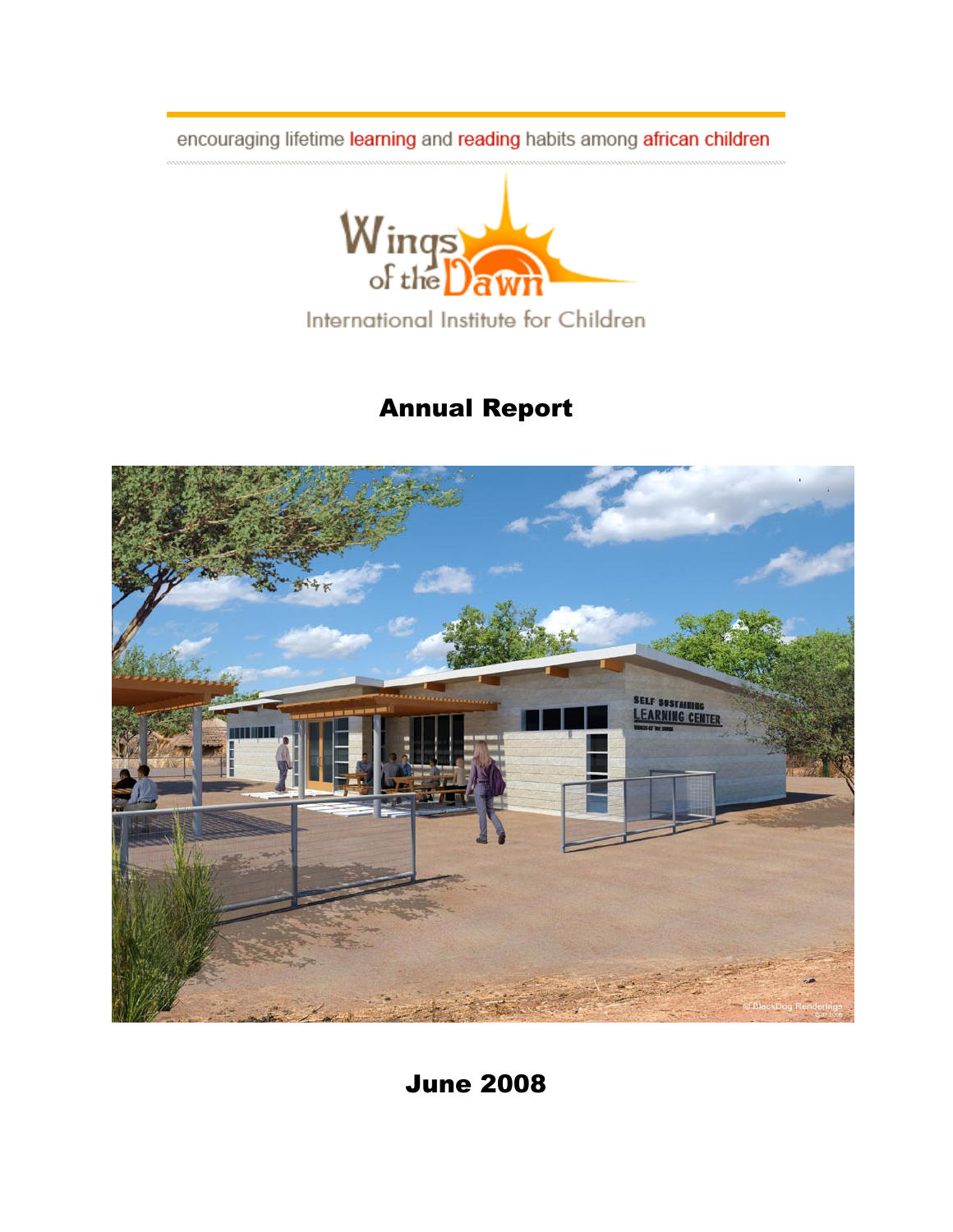#### TABLE OF CONTENTS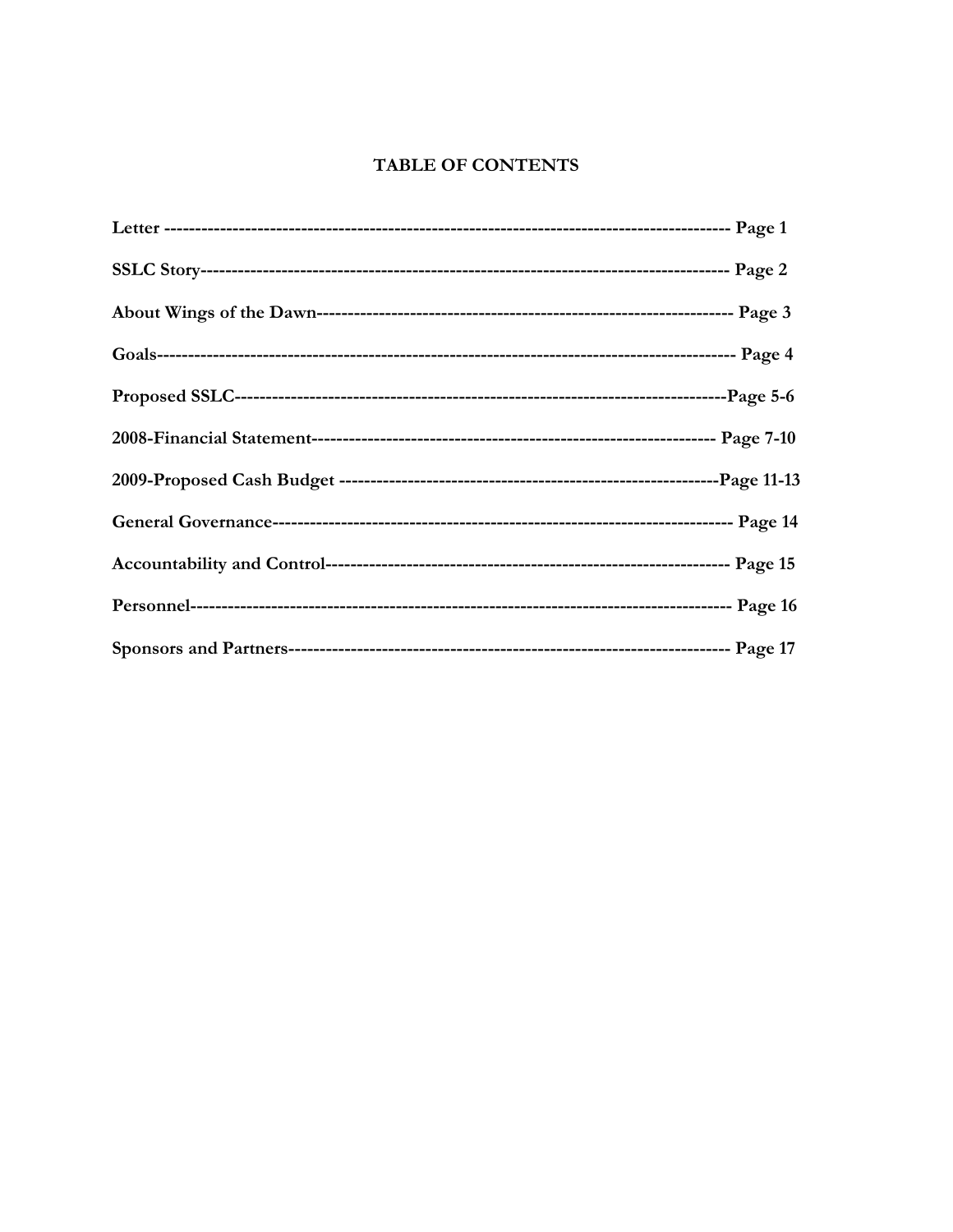*Dear Friends of Wings of the Dawn:*

*I am proud to present to you this copy of Wings of the Dawn (WoD) 2008 Annual Report.* 

*The report summarizes the highlights from Fiscal Year 2008, a pivotal year for us in which we focused our efforts on our core mission of encouraging lifelong reading and learning habit among African children as well as capacity building to ensure that Wings of the Dawn remain a sustainable organization.*

*In our ongoing effort of providing supplemental educational materials to schools and libraries in rural communities of Africa, we have come to realize that to effectively measure the impact of these materials among African children in areas of reading, writing and exam success as well as due to lack of after hours access to school libraries and distance from villages to school libraries. These concerns confirm that there is a great need for after hours Learning Center.* 

*With this in mind WoD began the process of transitioning into installing Self Sustainable learning Center (SSLC) with a pilot project to begin in the village of Mandinaba. Building off of the success of achieving the pilot project (short-term goal), we will allow our learning to frame the replication of SSLCs in other communities. To date, we have received interests from organizations in Nigeria, Burkina Faso and Mali for replication of the SSLC.* 

*In our report, we presented the history of the initial pilot project with appropriate data from the users community, current service provided, proposed SSLC layout, as well as the organization short term and longterm goal in regards to replication of this center throughout Africa. Also we describe the organizations, mission, and guiding principles as it relates to our core functions of improving literacy in rural communities of Africa.*

*Most importantly, to give you the clearest picture of WoD SSLC frame work, where we are and where we are heading. Also enclosed are the 2008 financial statement and a proposed budget for FY 2009. We hope this information will be helpful to you in assessing the effectiveness and responsibilities involved with the organization.* 

*As always, we need more volunteers and active board members. As you read the report, think of areas where you might want to become involved. We have many areas that need more attention and time.* 

*On behalf of the entire WoD staff and board members I would like to thank you for your support. Your support and positive comments are the fuel that keeps us moving forward to make WoD a sustainable organization.*

*Sincerely yours,*

Adeopegittenaike

*Ade Otenaike President, Wings of the Dawn International Institute for Children*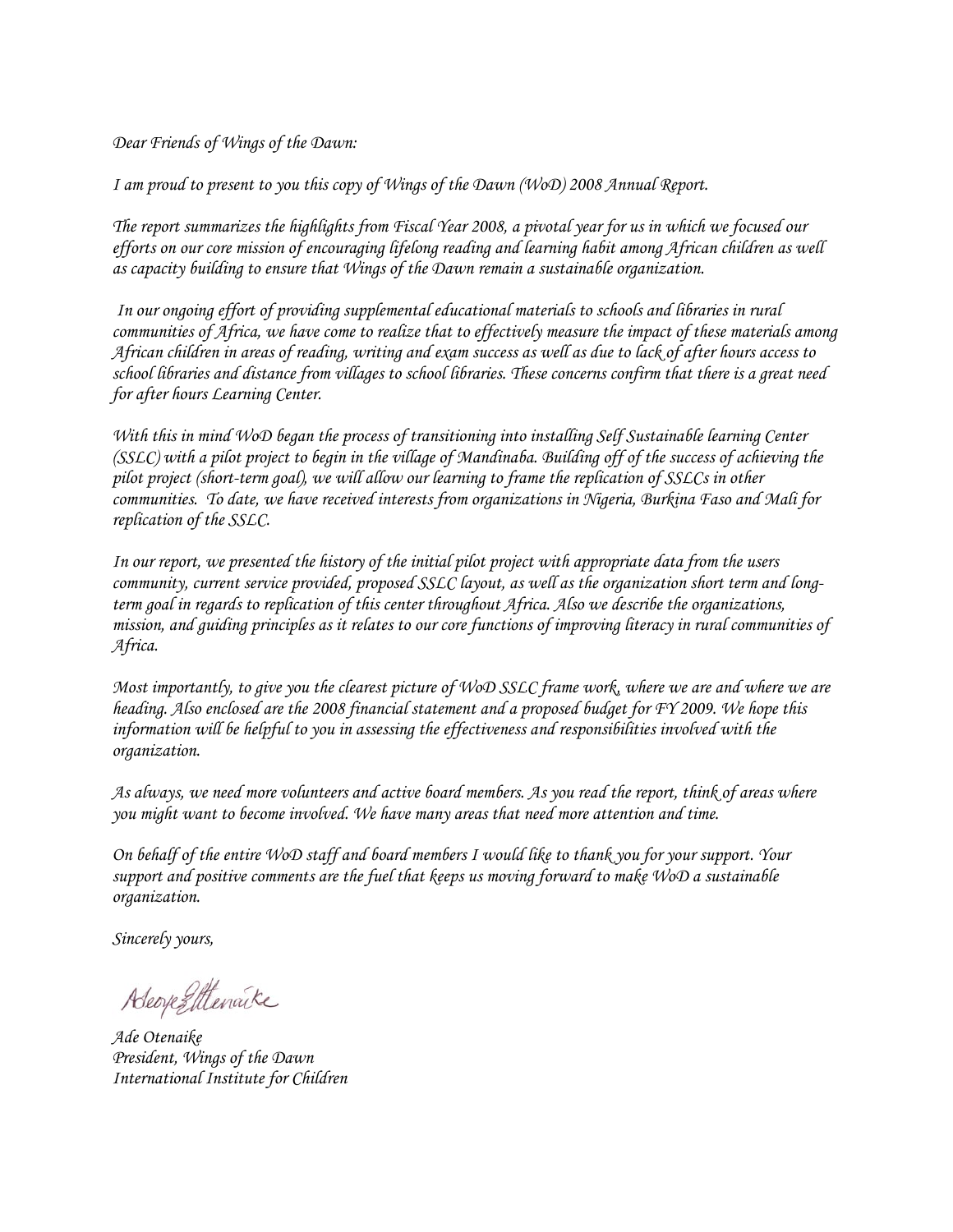# **SSLC Story**

We invite you to read the story about how our passion for lifelong learning in Africa began.

In 2006 the FIRST Self-Sustainable Learning Center was opened in Mandinaba, The Gambia. A small group of donors started something BIG and now YOU can be a part of their success story!

Mandinaba is a small village in the tiny Western African country of the Gambia, with an estimated population of about 2500 inhabitant. 60% of which are under the age of 30 and the literacy rate is estimated at 3.8% out of every 10%. About 25% of the community residents attend school while the rest have graduated or dropped out of school. There is also an unconfirmed percentage of those not attending school at all that are between the ages of 15-25 years old. Most residents want an education. Therefore, it has been suggested that the lack of educational facilities, e.g. (school, library skill training centre etc.) in this village is causing problems because the nearest Junior Secondary / Senior Secondary schools are 6km and 9km away from Mandinaba.

The people in Mandinaba, The Gambia, a small village with no electricity or running water, expressed to Wings of the Dawn through Lesley Copeland a Peace Corps volunteer their strong desire to have a resource center complete with a library, conference room, internet café, and market stalls. This past spring Wings of the Dawn gave the villagers a challenge. We offered to give the village \$1500 and a time frame of one month to construct a temporary learning center to be used for learning and fundraising efforts. A committee was formed and it was this committee that decided on the name, NAFA, a word meaning "benefit" in the local language. A local family donated their restaurant and the villagers donated their time and in less than a month and under budget the people of Mandinaba converted the restaurant into a temporary learning center complete with shelves, tables, and chairs. The learning center is open 7 days a week from morning into the late evening hours. Candlelight is no longer being used as solar power was donated. Volunteers are providing the staffing and are learning about the skills necessary to run a center.

Even without a permanent resource center and no state of the art equipment this temporary learning center has become the activity center for Mandinaba. A Kiddie Corner has started where preschoolers meet on a regular basis to be introduced to the center. A volunteer teacher is currently teaching them about health issues through books and singing. Young people are using the library for a quitting tobacco group. Parents come to read to their children. Students come to study, and other individuals come to enjoy a variety of books along with discussions.

With the success of this temporary facility, we are moving forward to construct a permanent learning center to inspire lifelong learning for all community residents.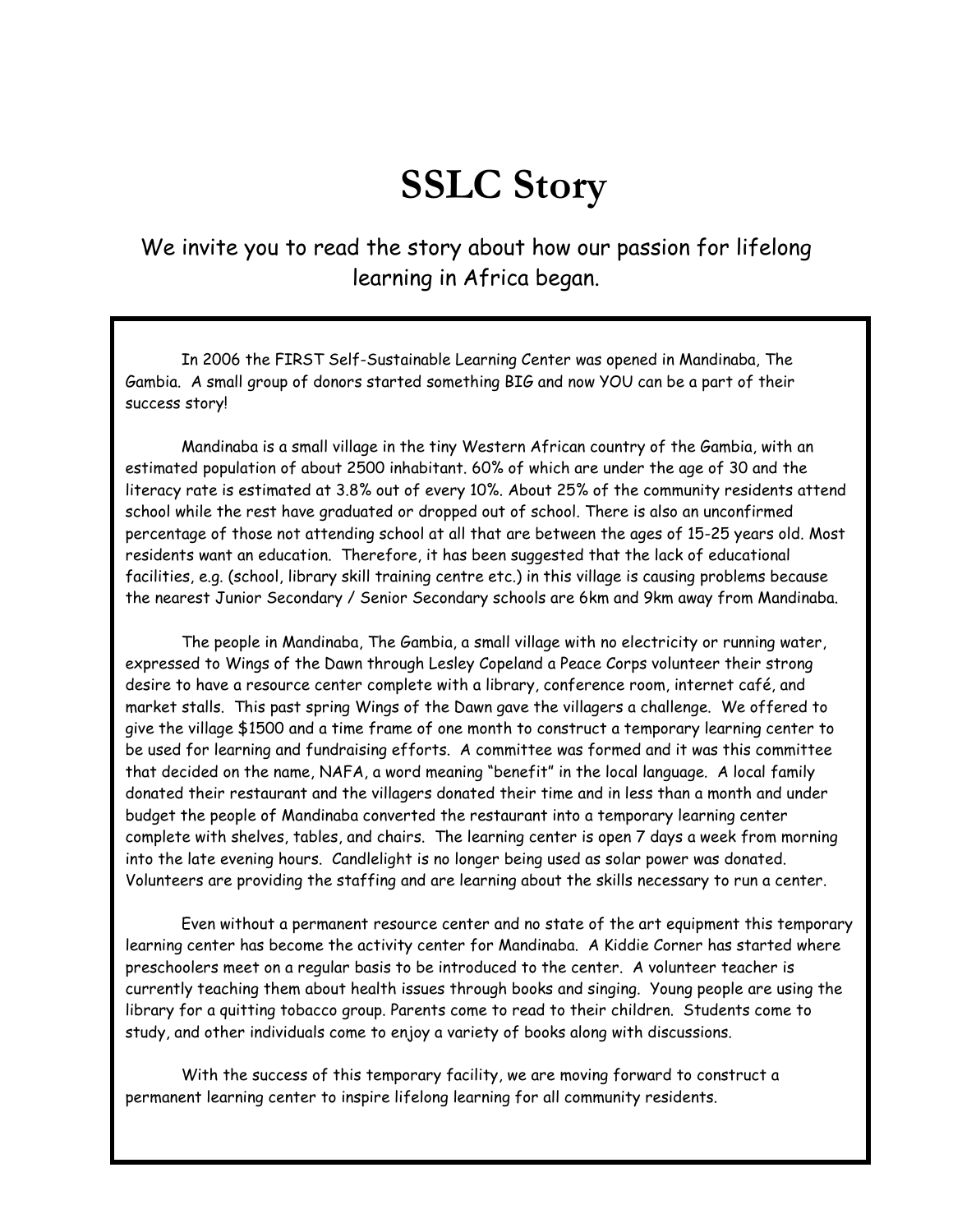#### **ABOUT WINGS OF THE DAWN**

Wings of the Dawn International Institute for Children (WoD) is the lead organization in the United States establishing lifelong learning centers in rural communities throughout Africa. Founded in December 1996, WoD currently operates projects in Gambia, Nigeria and Mozambique. WoD is a 501c3 not-for-profit organization headquartered in Fort Worth, Texas.

In 2008, we celebrated our  $12<sup>th</sup>$  year of providing access to quality educational resources to African children, while promoting awareness as a goodwill ambassador for the United States. During this time we established the first Self-Sustainable Learning Center in Gambia and shipped over 300,000 donated educational materials and supplies from the United States and Brazil to Africa.

These books were distributed among schools, libraries and relief organizations in Nigeria, Mozambique and Gambia. This has helped to build an economically stable and productive society in African communities by



ensuring access to quality educational opportunities and materials for its citizens.

This past year has been a milestone in the history of Wings of the Dawn as we opened the first center for lifelong learning that is owned and managed by residents of Mandinaba, The Gambia. This collaborative effort with the villagers has resulted in providing continual access to education to over 2,000 community residents.



#### **SSLC User Data January 2008 thru May 2008**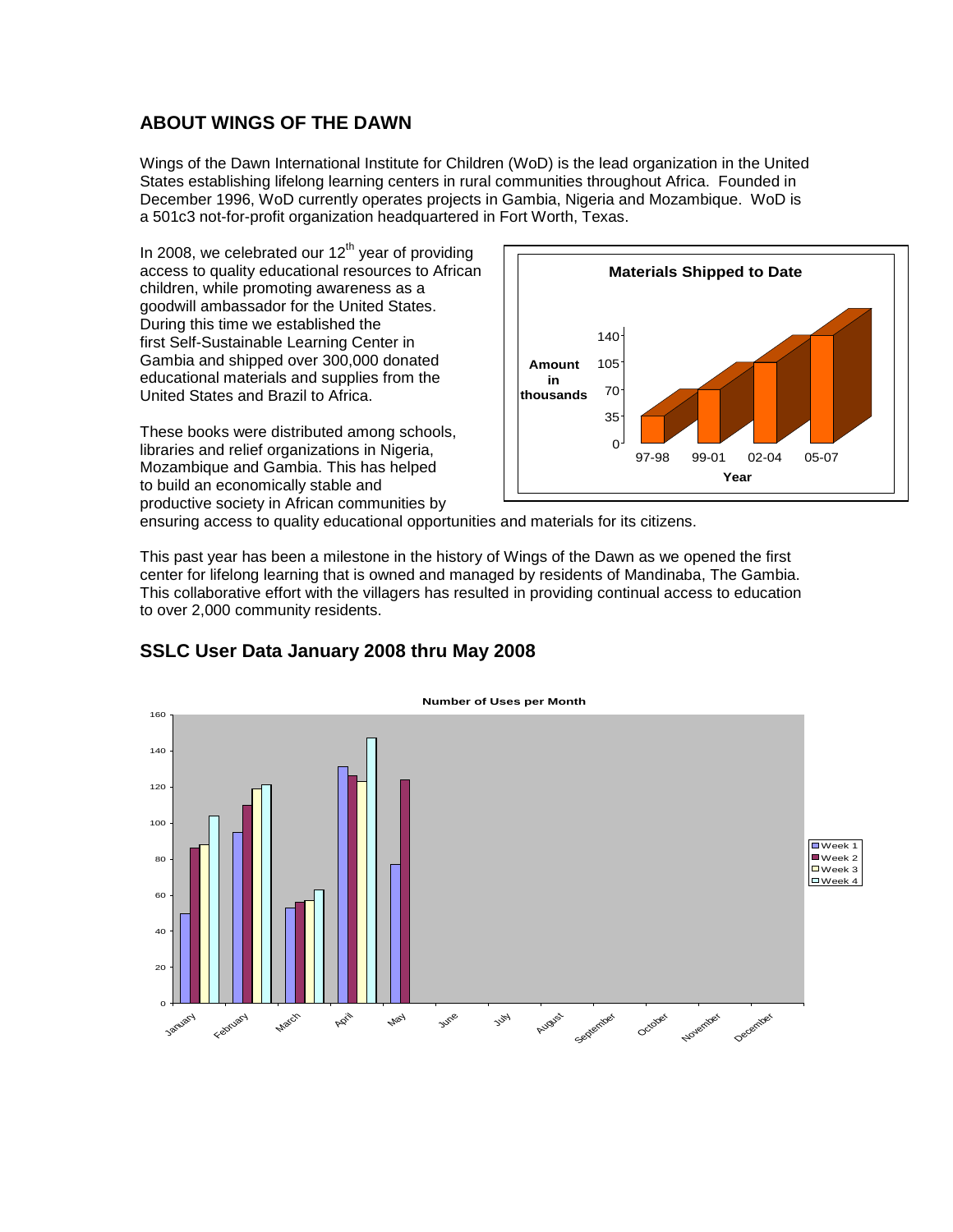Consequently, in response to the results of our initial pilot with the temporary SSLC, we have formulated the following strategy:

#### **Short-Term Goal – Demonstration Project**

WoD is raising \$250,000 to build the first permanent SSLC in Mandinaba, The Gambia. This facility will house a library, study rooms, conference facility and internet café. Residents will own and manage the SSLC. Small businesses like the café will be used to generate revenue to sustain the SSLC and to advance small business development in the community.

#### **Long-Term Goal – Replication**

Building off of the success of achieving the Demonstration Project (short-term goal), we will allow our learning to frame the replication of SSLCs in other communities. To date, we have received interests from organizations in Nigeria, Burkina Faso and Mali for replication of the SSLC. Further, we plan to test out this innovative concept in rural Africa where because no passable road exist, children are unable to go to school.

#### **Fund raising Effort**

In 2007, WoD's secured \$14,250 in contributions from corporations and individuals to support the shipment of 100,000 books to African and the initial contribution of \$1,500 to launch the first SSLC. Currently, WoD is an all volunteer agency with 90% of contributions go directly to support projects.

For 2008-2009, we are aggressively pursuing contributions to raise \$250,000. \$150,000 is earmarked for constructing the permanent facility for the SSLC in Gambia. The remaining \$100,000 will support capacity building that includes providing a salary to the Executive Director who currently volunteers his time. We secured a Matching Fund grant of \$24,000 from Leadership worth Following (LWF) to support the organization capacity building. More detail about the 2009 budgets is listed in this report.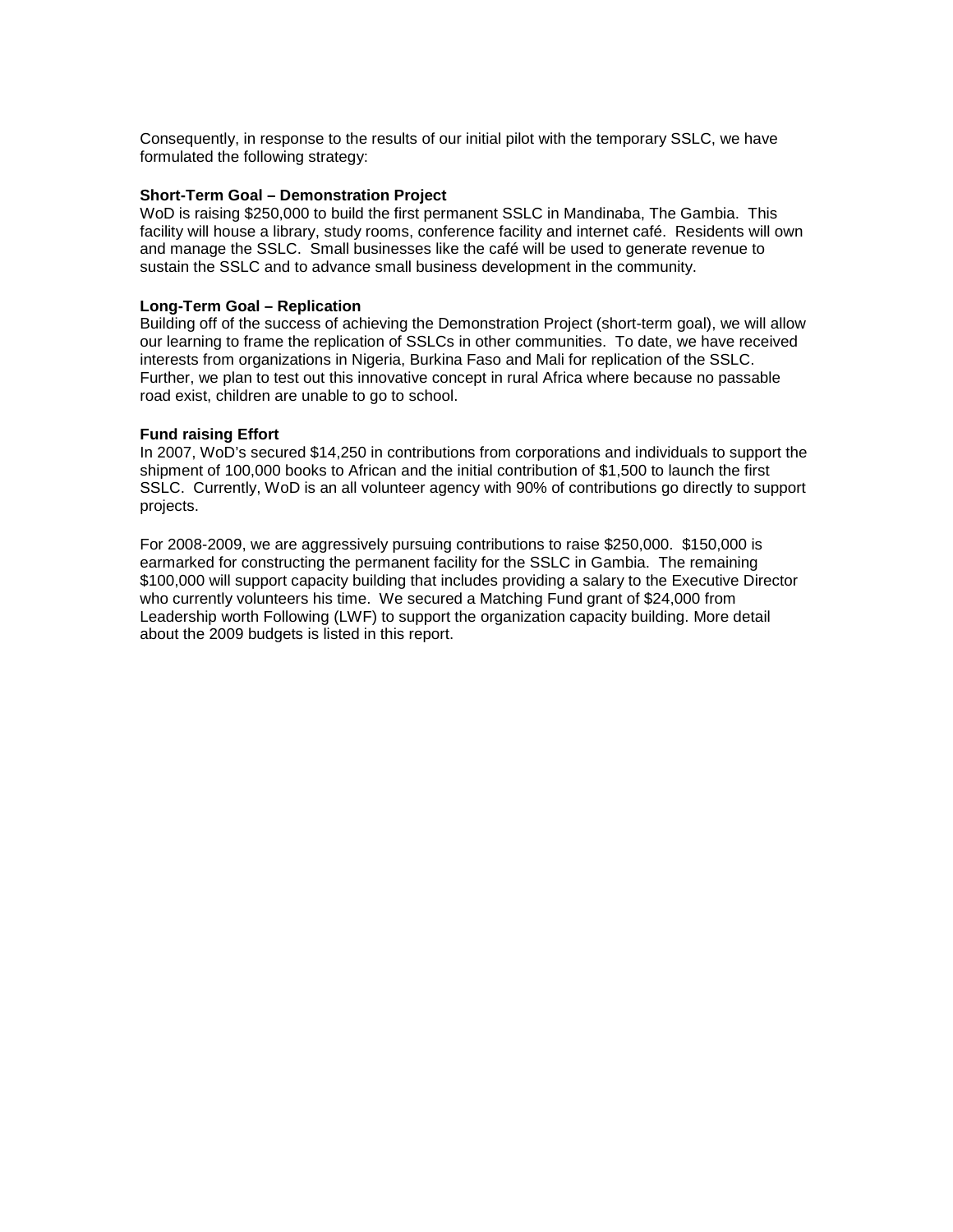

**Proposed Self-Sustainable Learning (SSLC) Exterior Rendering**

**Proposed Self-Sustainable Learning (SSLC) Roof-Top with Solar Panel Rendering**

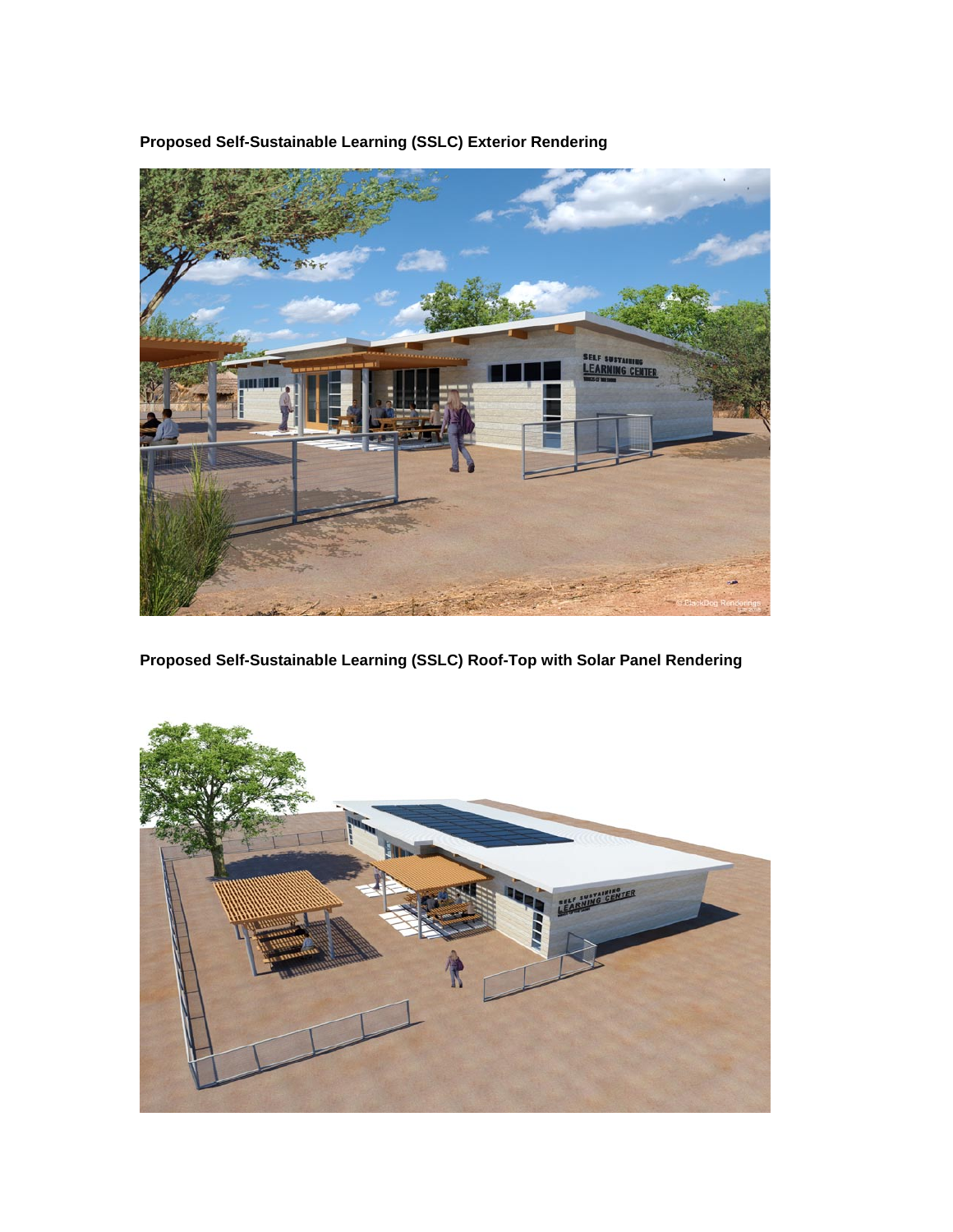

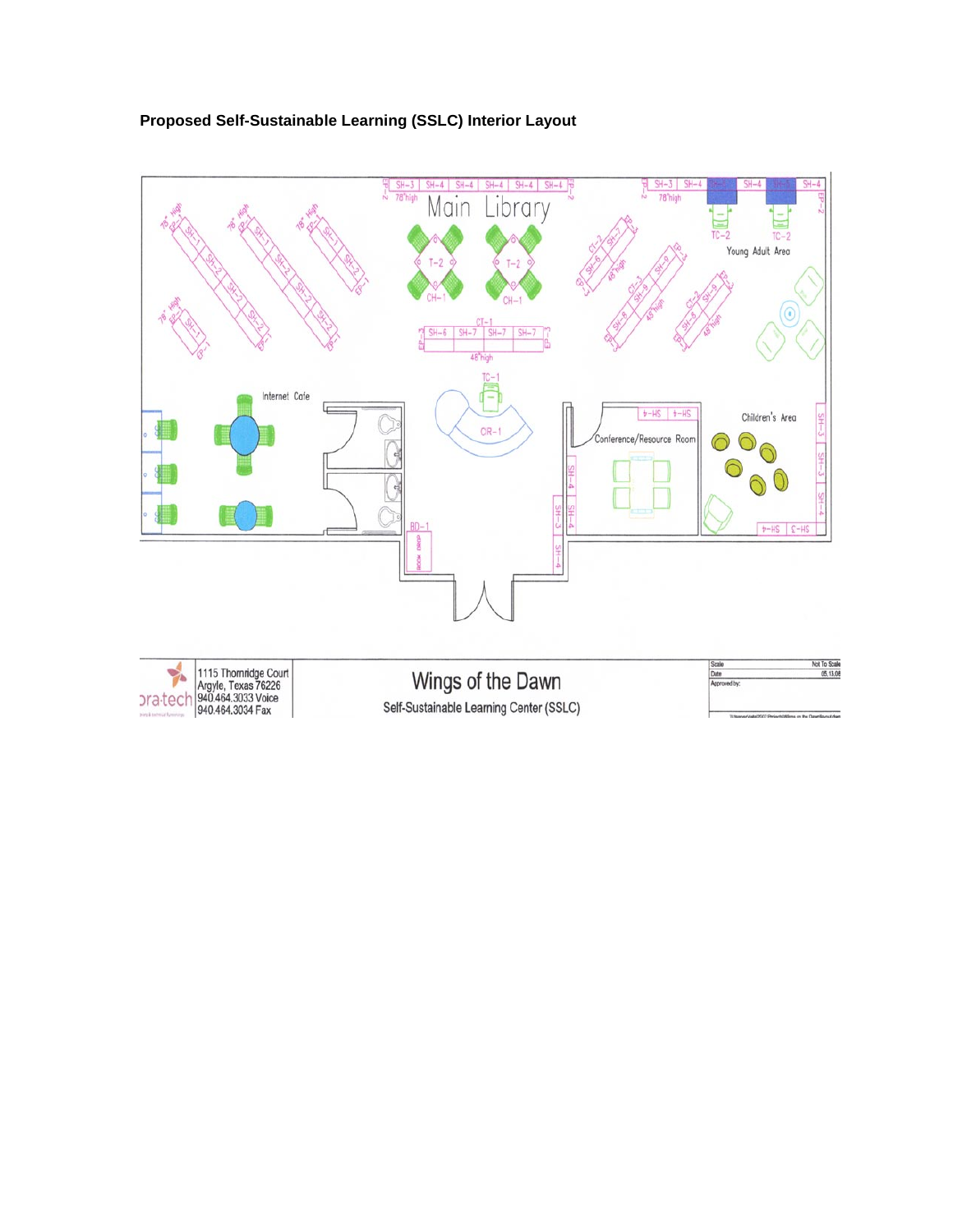#### **Fiscal 2006-2008 Financial Statement**

|                                | Year<br>2006 | Year<br>2007           | Year<br>2008 |
|--------------------------------|--------------|------------------------|--------------|
| <b>INCOME</b>                  |              |                        |              |
| Capital Campaign               | \$61.32      |                        |              |
| Corporation                    | \$171.10     | \$3,281.26             | \$16,851.00  |
| Individual/Board Donation      | \$1,950.00   | \$10,969.60            | \$4,254.46   |
| School                         |              |                        | \$1,145.14   |
| <b>Faith Based</b>             |              |                        | \$800.00     |
| <b>Foundation Solicitation</b> |              |                        |              |
| <b>Special Events</b>          |              |                        |              |
| <b>Total Income</b>            | \$2,182.42   | \$14,250.86            | \$23,050.60  |
| <b>PROGRAM EXPENSE</b>         |              |                        |              |
| Banjul Gambia                  |              |                        |              |
| Transportation                 | \$3,695.00   | \$200.00               | \$4,025.00   |
| Shipment                       | \$250.00     | \$3,825.00             | \$390.58     |
| Sorting                        |              | \$265.00               |              |
| Port Transportation            |              | \$350.00               | \$150.00     |
| Program Officer Fund           |              | \$710.00               |              |
| <b>Total: Gambia Shipment</b>  | \$3,945.00   | \$5,350.00             | \$4,565.58   |
| Nigeria                        |              |                        |              |
| Transportation                 |              | \$0.00                 | \$2,005.86   |
| Shipment<br>Sorting            |              | \$4,160.00<br>\$392.73 | \$4,610.00   |
| Port Transportation            |              | \$249.43               |              |
| Program Officer Fund           |              | \$0.00                 |              |
| <b>Total: Nigeria Shipment</b> | \$0.00       | \$4,802.16             | \$6,615.86   |
| <b>Total: Shipping</b>         | \$3,945.00   | \$10,152.16            | \$11,181.44  |
| <b>Inspectors Travel</b>       |              |                        |              |
| <b>Board</b>                   |              | \$0.00                 | \$800.00     |
| Air Travel                     |              | \$0.00                 | \$1,801.60   |
| Visa for 2                     |              | \$0.00                 |              |
| Passport and other Fees        |              |                        | \$84.40      |
| In Country Travel              |              | \$0.00                 |              |
| <b>Total: Inspector Travel</b> |              | \$0.00                 | \$2,686.00   |
| Adopt a School                 |              | \$0.00                 | \$19.27      |
| Support                        |              | \$0.00                 |              |
| <b>Total: Adopt a School</b>   |              | \$0.00                 | \$19.27      |
| Library                        |              |                        |              |
| Mandinaba Library              |              | \$1,500.00             |              |
| Lagos Resource Center          |              |                        | \$954.00     |
| <b>Distribution Warehouse</b>  |              |                        |              |
| <b>Total: Library</b>          | \$0.00       | \$1,500.00             | \$954.00     |
| <b>Total Program Expense</b>   | \$3,945.00   | \$11,652.16            | \$14,840.71  |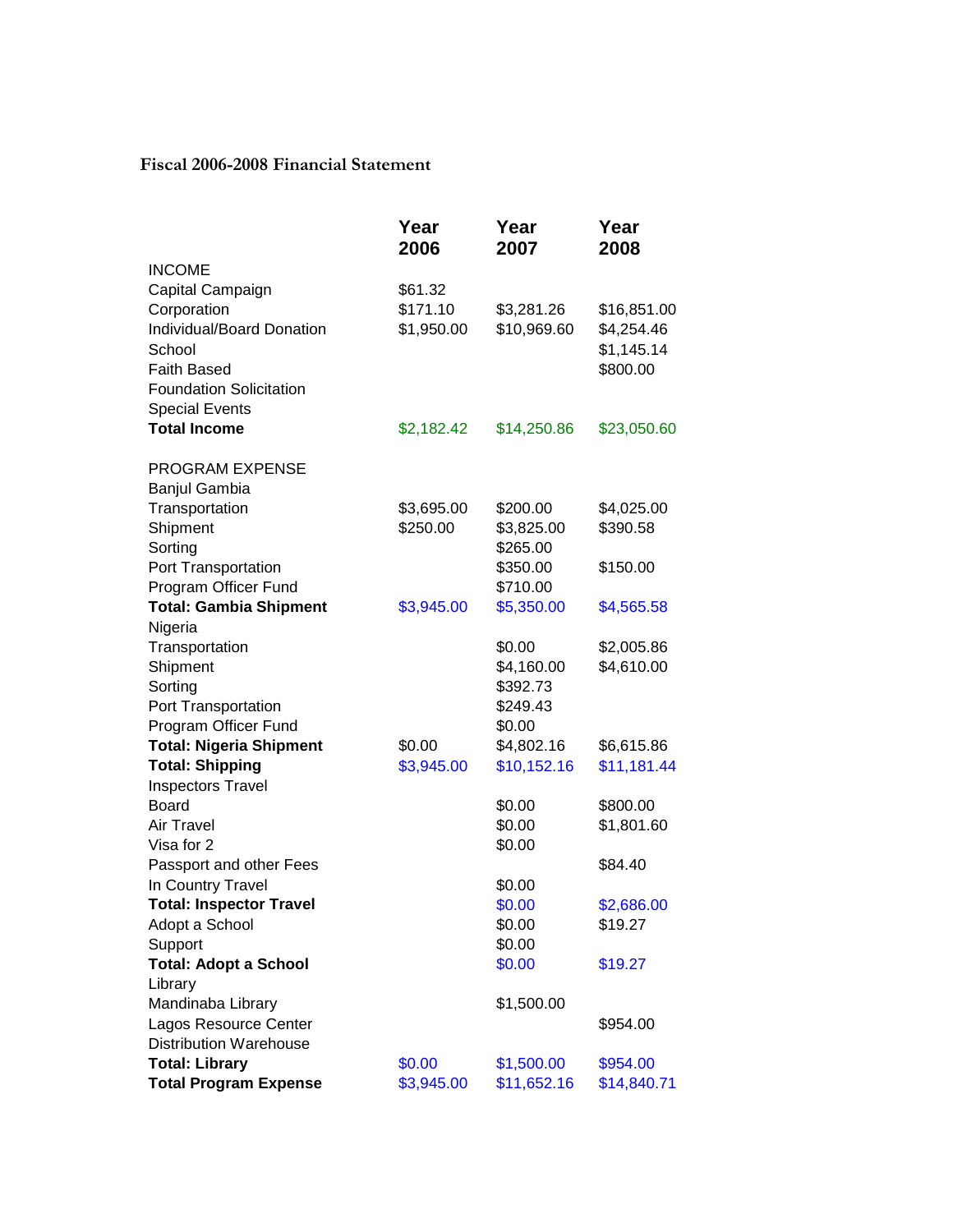| <b>CAPACITY BUILDING</b>                |            |             |             |
|-----------------------------------------|------------|-------------|-------------|
| Fundraising                             |            | \$503.80    | \$1,135.45  |
| Stationary                              |            |             |             |
| Printing                                | \$43.25    |             |             |
| Postage                                 |            |             |             |
| Signage                                 |            |             |             |
| Award/Prizes                            |            |             |             |
| <b>Facilities Rental</b>                |            |             |             |
| <b>Public Relations</b>                 |            |             |             |
| <b>Total: Fundraising</b>               | \$43.25    | \$503.80    | \$1,135.45  |
| Administration                          |            |             |             |
| Postage                                 | \$107.89   | \$245.85    |             |
| <b>Office Supplies &amp; Stationary</b> | \$127.16   | \$248.61    |             |
| Telephone & L/D                         | \$663.15   | \$897.91    | \$1,829.39  |
| <b>Annual Registration</b>              |            | \$55.00     | \$25.02     |
| <b>Transaction Fees</b>                 |            | \$89.00     |             |
| Gift                                    |            | \$42.08     |             |
| Insurance                               |            |             | \$944.12    |
| Printing and copying                    |            |             |             |
| <b>Audited Financial Statements</b>     |            |             |             |
| Parking                                 |            |             | \$385.00    |
| Rent                                    |            |             | \$1,369.30  |
| <b>Utilities</b>                        |            |             | \$2,054.14  |
| <b>Total: Administration</b>            | \$898.20   | \$1,578.45  | \$6,606.97  |
| Personnel                               |            |             |             |
| <b>Executive Director</b>               |            |             |             |
| <b>Fringe Benefits</b>                  |            |             |             |
| Intern (part-time)                      |            |             |             |
| Consultant                              |            |             |             |
| <b>Total: Personnel</b>                 |            |             |             |
| <b>Total: Capacity Building</b>         | \$941.45   | \$2,082.25  | \$7,742.42  |
| <b>Total Expenses:</b>                  | \$4,886.45 | \$13,734.41 | \$22,583.13 |
| <b>Net Income</b>                       | \$2,704.03 | \$516.45    | \$467.47    |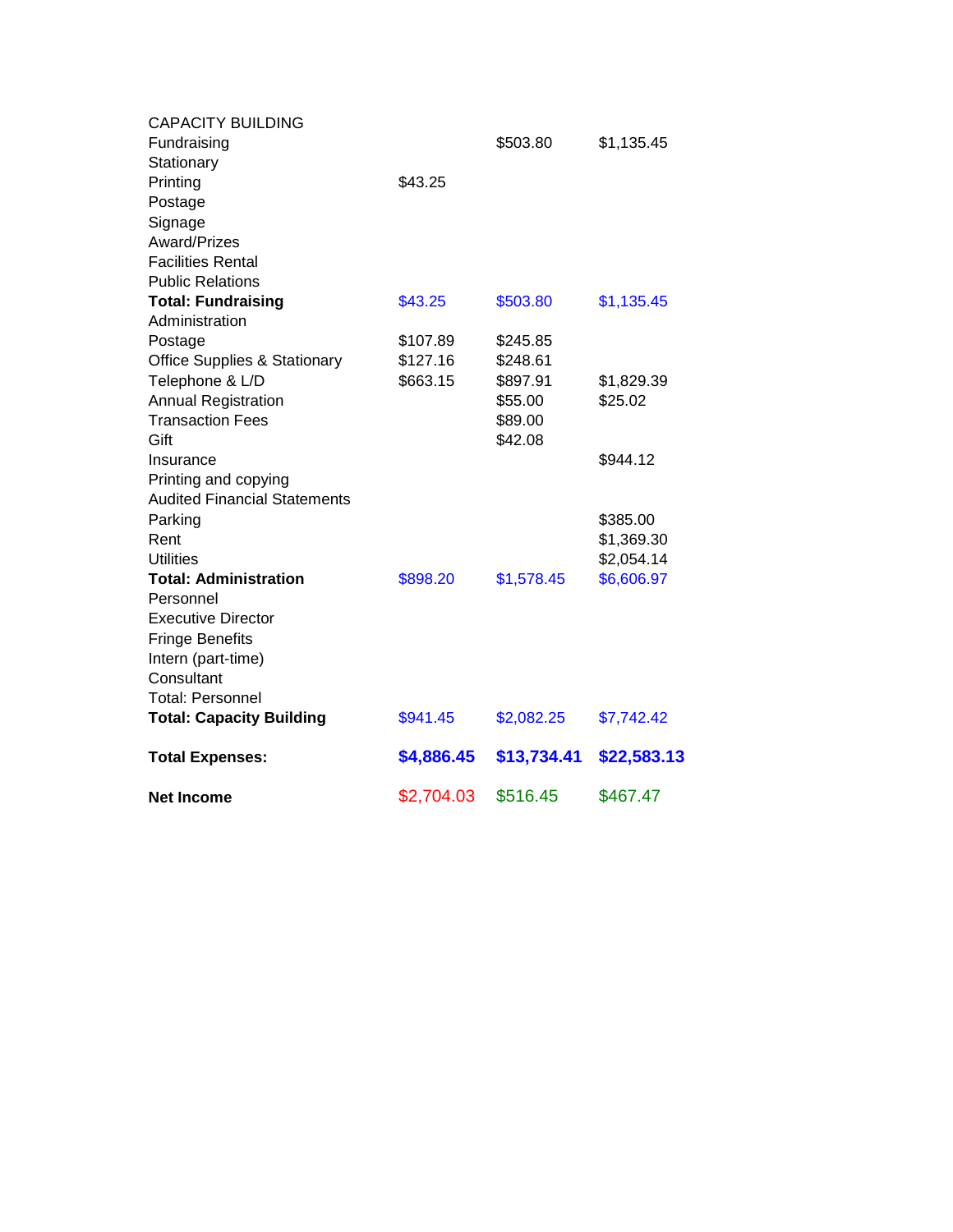# **PROPOSED CASH BUDGET FOR FISCAL YEAR 2009**

#### **INCOME**

| Capital Campaign               | \$140,000 |
|--------------------------------|-----------|
| Corporate Partnership          | \$40,000  |
| Individual/Board Donation      | \$25,000  |
| <b>Foundation Solicitation</b> | \$30,000  |
| <b>Special Events</b>          | \$16,000  |
| <b>Total Projected Income</b>  | \$251,000 |

### **PROGRAM EXPENSE**

| 1 <sup>st</sup> QUATER               |         |
|--------------------------------------|---------|
| <b>Banjul Gambia</b>                 |         |
| Transportation                       | \$600   |
| Shipment                             | \$4,000 |
| Sorting                              | \$320   |
| Port Transportation                  | \$550   |
| <b>Total: Gambia Shipment</b>        | \$5,470 |
| $2nd$ QUATER                         |         |
| Lagos, Nigeria                       |         |
| Transportation                       | \$600   |
| Shipment                             | \$3,800 |
| Sorting                              | \$320   |
| Port Transportation                  | \$550   |
| <b>Total: Lagos Shipment</b>         | \$5,270 |
| 3rd QUATER                           |         |
| Port Harcourt, Nigeria               |         |
| Transportation                       | \$600   |
| Shipment                             | \$4,500 |
| Sorting                              | \$320   |
| Port Transportation                  | \$550   |
| <b>Total: Port Harcourt Shipment</b> | \$5,970 |
| $4th$ QUATER                         |         |
| <b>Inspectors Travel</b>             |         |
| <b>Board</b>                         | \$1,400 |
| <b>Air Travel</b>                    | \$3,000 |
| Visa for 2                           | \$150   |
| In Country Travel                    | \$550   |
| <b>Total: Inspector Travel</b>       | \$5,100 |

**Adopt a School**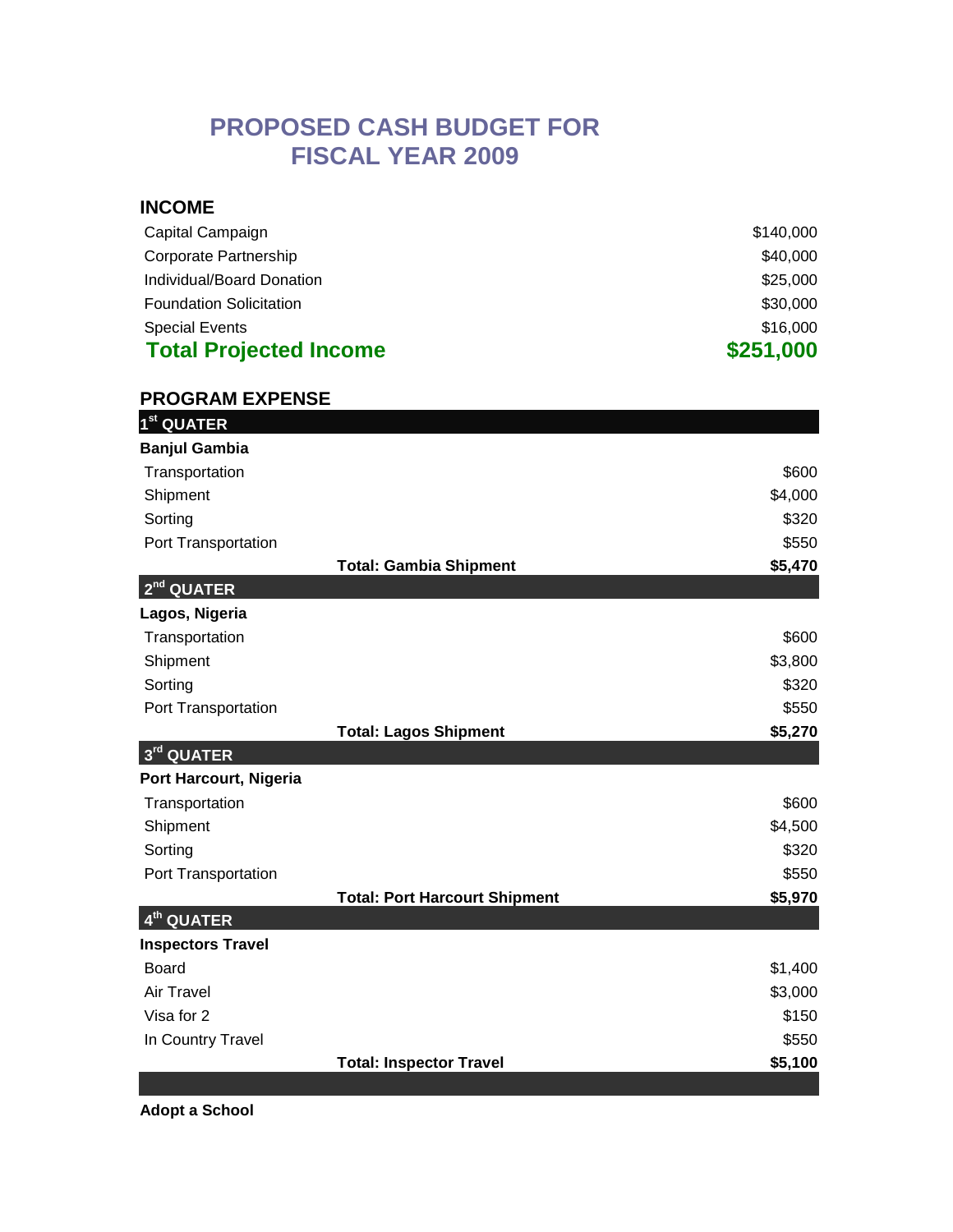| Support               |                              | \$1,200   |
|-----------------------|------------------------------|-----------|
|                       | <b>Total: Adopt a School</b> | \$1,200   |
|                       |                              |           |
| Library               |                              |           |
| Mandinaba Library     |                              | \$150,000 |
| Lagos Resource Center |                              | \$10,000  |
|                       | <b>Total: Library</b>        | \$160,000 |

# **Total Program Expense**

# **\$183,010**

# **CAPACITY BUILDING**

| <b>Fundraising</b><br>Stationary        |                              | \$200    |
|-----------------------------------------|------------------------------|----------|
| Printing                                |                              | \$200    |
|                                         |                              | \$300    |
| Postage                                 |                              |          |
| Signage                                 |                              | \$200    |
| Award/Prizes                            |                              | \$300    |
| <b>Facilities Rental</b>                |                              | \$1,000  |
| <b>Public Relations</b>                 |                              | \$100    |
|                                         | <b>Total: Fundraising</b>    | \$2,300  |
|                                         |                              |          |
| <b>Administration</b>                   |                              |          |
| Postage                                 |                              | \$200    |
| <b>Office Supplies &amp; Stationary</b> |                              | \$250    |
| Telephone & L/D                         |                              | \$1,500  |
| Insurance                               |                              | \$1,200  |
| Printing and copying                    |                              | \$350    |
| <b>Audited Financial Statements</b>     |                              | \$5,000  |
| Rent                                    |                              | \$3,540  |
| <b>Utilities</b>                        |                              | \$600    |
|                                         | <b>Total: Administration</b> | \$12,640 |
|                                         |                              |          |
| <b>Personnel</b>                        |                              |          |
| <b>Executive Director</b>               |                              | \$35,000 |
| <b>Fringe Benefits</b>                  |                              | \$4,200  |
| Intern (part-time)                      |                              | \$8,000  |
| Consultant                              |                              | \$5,000  |
|                                         | <b>Total: Personnel</b>      | \$52,200 |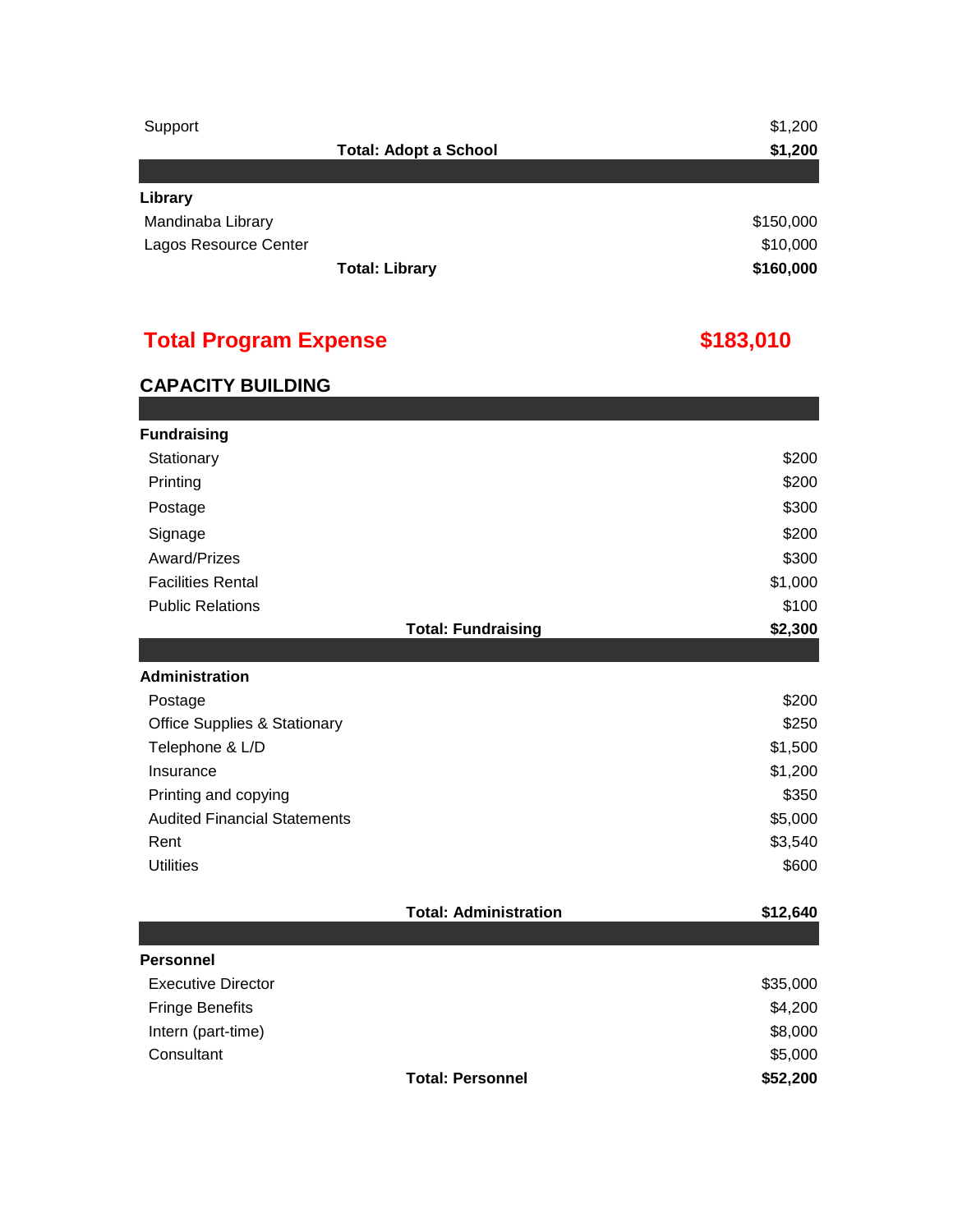# **Total: Capacity Building 1988 \$67,140**

# **Total Budget:**

# **\$250,150**

# **Our Goal is to raise \$251,000**

Major Additions to proposed Cash Budget:

- Increase number of shipment in 2009
- Plan to establish state of the art library facility in Mandinaba (In Progress)
- Plan to establish neighborhood resource center in Lagos
- Identify industry standard salary for administrative personnel to improve organization capacity building for a sustainable program
- *(\*) Executive Director's salary of \$35k includes 12% for overhead and fringe benefit*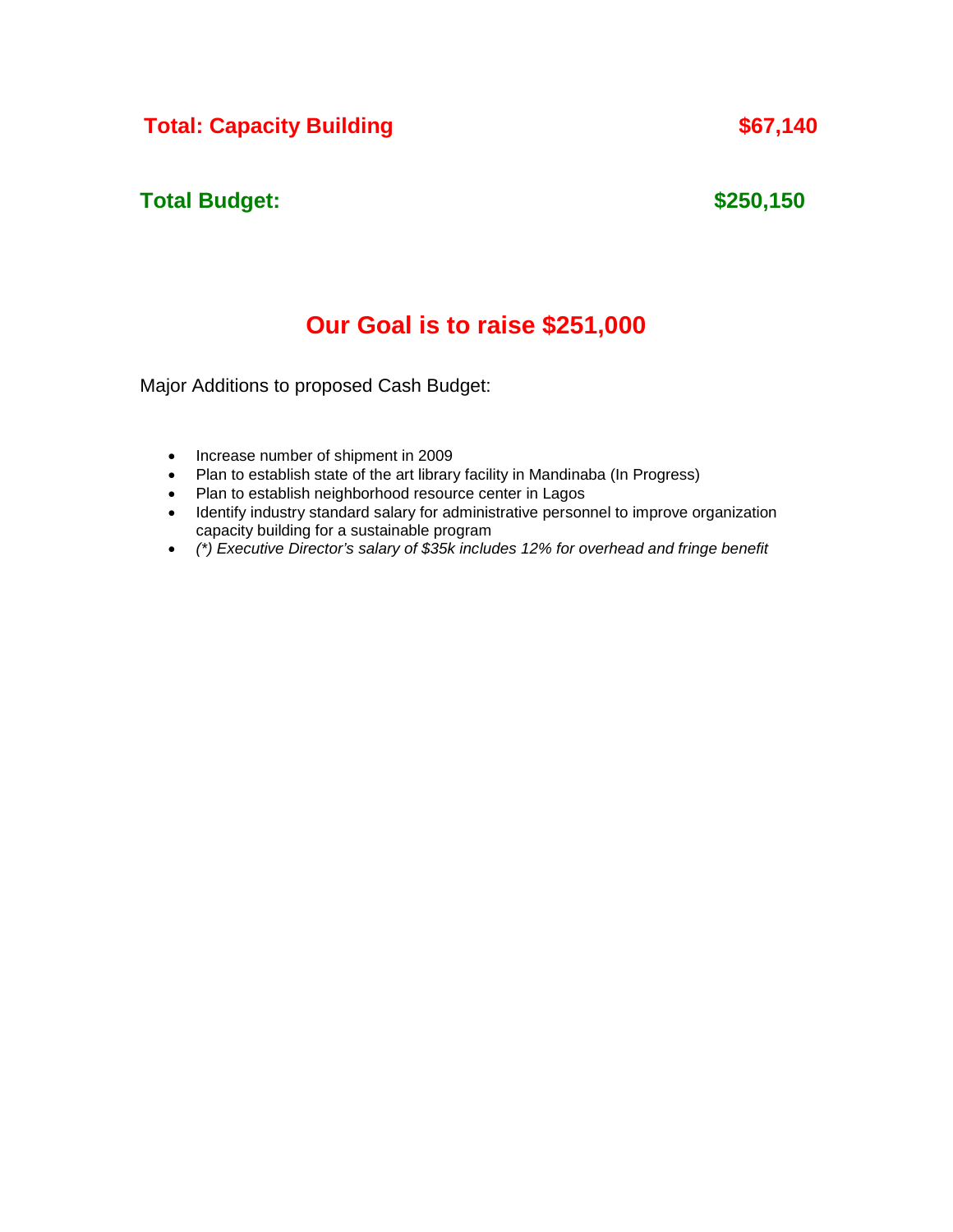# **General Governance**

The duties of the various bodies within Wings of the Dawn International Institute for Children are determined by the laws of the State of Texas and by the organization governance policy and By-Laws. This organization governance policy is decided by the Board of Directors (Board).

The Board and the Executive Director are responsible for the management of the Organization. Other governance bodies have an assisting and supporting role. WOD prepares annual and interim financial statement according to general accounting principle. The Organization's head office is in Fort Worth, Texas. Presently the Board has not decided to identify an independent auditor due to the current size of the organization. To the maximum extent possible, organization actions and records are taken and recorded appropriately.

The decision-making bodies with responsibility for managing the Organization are the Board and the Executive Director. The operations of the Organization are coordinated through the Executive Director and volunteer members. Day-to-day operational responsibility rests with the project area and assigned volunteer members with related task.

#### **Board of Directors**

The Board under the organization By-Laws and principles manage WOD. According to the organization articles of incorporation, the Board currently consists of 5 volunteered members appointed by vote at the Annual Board Member Meeting. All directors are required to be active with hands-on approach with the organization activities. And to disclose circumstances that might be perceived as a conflict of interest.

- The Board supervises the operation and management of WOD and decides on significant matters relating to strategy, investments, organization and finance.
- The Board is responsible for overseeing management and for the proper organization operations. It is likewise responsible for overseeing the proper supervision of accounting and control of financial matters.
- The Board has defined a working order, the principles of which are published in the annual report and on the organization's website.
- The Board elects a Chairman and a Vice Chairman from among the Board members and appoints the Executive Director and Vice President.
- The Board approves the organizational structure.
- The Board evaluates its performance annually.
- The Board also reviews the By-Laws annually and amends it when required.
- The Board meets regularly on a monthly members meeting at least ten times a year.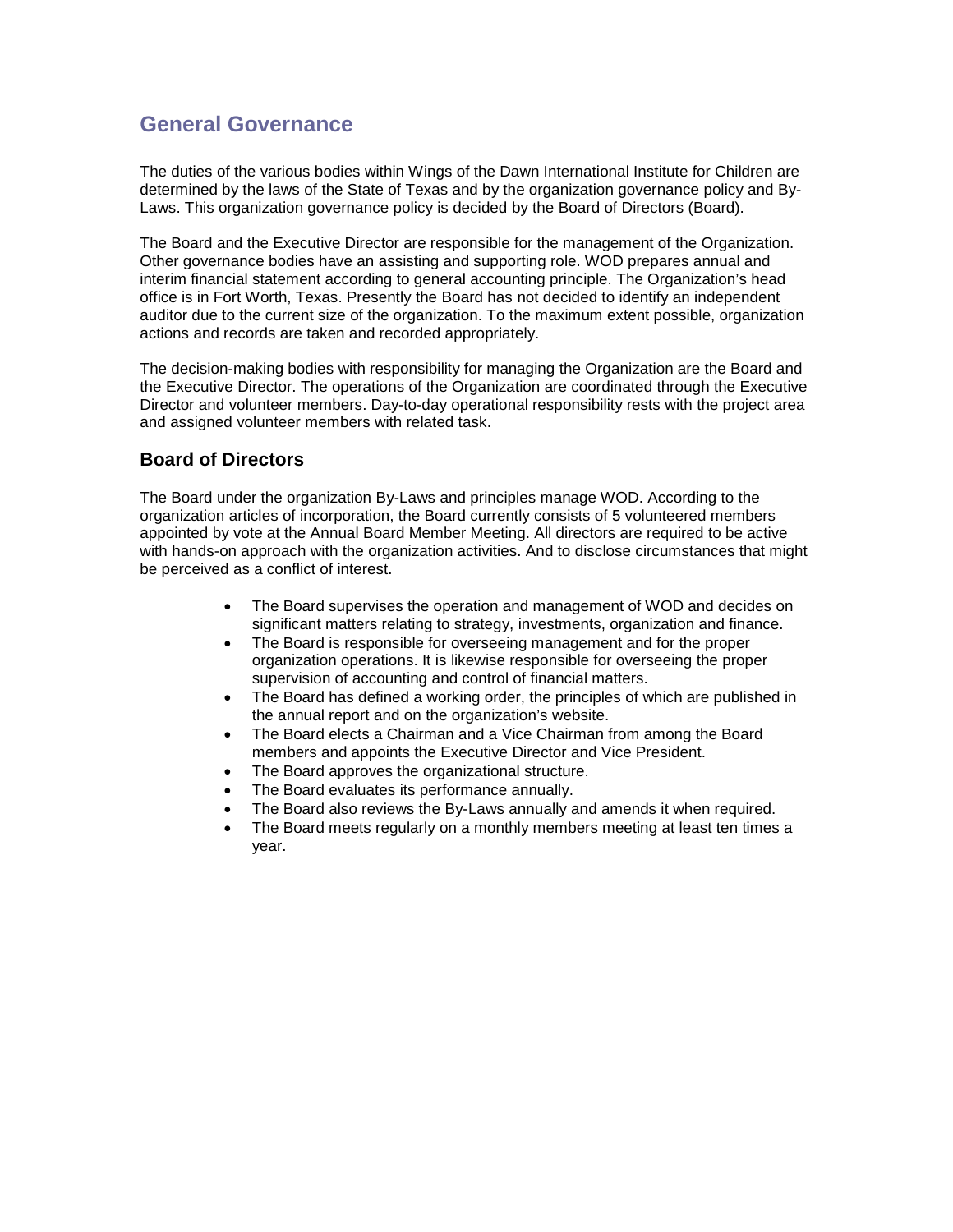# **Accountability and Control**

- 1. The President / Executive Director has supervisory responsibility for the treasurer of Wings of the Dawn and each affiliate.
- 2. All financial books and records are kept in a manner consistent with Generally Accepted Accounting Principles.
- 3. All financial books and records are open for public inspection at corporate headquarters during normal business hours upon request.
- 4. An annual report is prepared within three months after the close of each fiscal year. This report will account for the current financial status of the organization and describe all material progress made with the projects of the organization.

A copy of the annual report is sent automatically to each major donor (one who contributes at least \$5,000 in the applicable fiscal year) and to all other donors upon specific request. The annual report is also made available to the general public on the Internet, or at corporate headquarters during normal business hours upon request. The Internet version may be freely downloaded. A non-donor may also have a hard copy of the annual report furnished to him by mail, at cost, upon request.

#### **General Mode of Operation**

- 1. We will stay abreast with available information concerning developments in the field of education in our project countries. This includes compiling and updating our school "shopping list" based on needs determined by both current reports and personal visits by our personnel to the project countries.
- 2. Each year, at least one Board representative will visit each project country to assess needs, search for new qualified recipients of gathered materials, coordinate distribution of materials shipped, and evaluate and adjust allocations previously made.
- 3. We will continue soliciting gifts in kind of books and school supplies from donors in the United States.
- 4. We will continue our program of soliciting monetary contributions from individuals, charitable foundations and contributions of money and service from multinational corporations and NGOs doing business in our project countries in order to finance and arrange for shipping of donated materials and expand our programs.
- 5. We will continue collected materials of English language from the United States. In this connection, we will continue coordinating with local and multinational NGOs and government authorities in identifying schools and community groups for receipt of the materials we gather and send. Partnering NGOs normally will bear the costs of bringing the shipped materials from the port of destination to the places in the country where they will be ultimately used. Local NGOs will also see to their proper use. Annual visitors from our organization will also verify that materials previously shipped are being properly utilized.
- 6. Once our program of collecting and sending books and school supplies is well established in one location, the program will be expanded to other communities and countries. Such communities and schools that are candidates for receiving materials from this organization must have a good record of community involvement, physical infrastructure, and a willingness to work out their own problems if necessary without outside help. Ideally, there should be a spirit of pro-activeness in the community.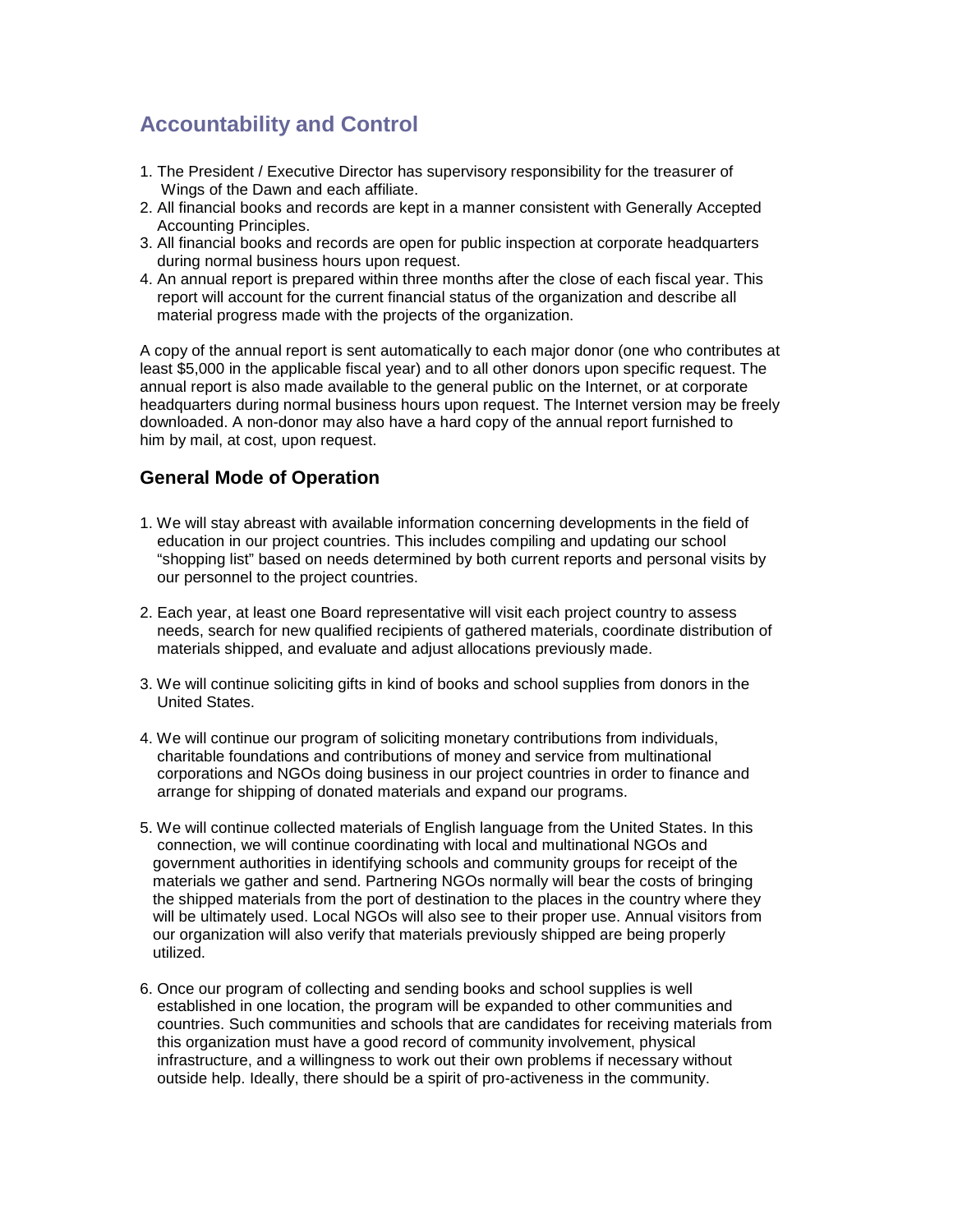7. Future projects may include training and assisting in the establishment of school and library organization and construction. However, such projects will not be undertaken until we have the personnel and financial means to institute such new projects while continuing to operate our original book collection and shipping projects.

## **PERSONNEL**

#### **BOARD OF DIRECTORS:**

- 1. Adeoye E. Otenaike
- 2. Andrew Lee
- 3. Rick Giberson
- 4. Cara Fay
- 5. Carie Hunter
- 6. Elizabeth Otenaike

#### **ADVISORY BOARD**

- 1. Steve Uwazie (Netsoluions Ltd. Nigeria)
- 2. Yinka Adetola (Alied Health Company. USA)
- 3. Segun Otenaike (Crown Cork Ltd. Nigeria)
- 4. Denny Oladipupo (KBO Tax and Accounting, USA)
- 5. Edwin Okor (Vicbol Ltd. Nigeria)
- 6. Pastor Andrew Duya (Ecwa Church, Nigeria)
- 7. Jo Baker Sylvian Learning Center, Florida, USA)

#### **STAFF PERSONNEL**

- 1. Christy Okhihuare
- 2. Nicholas Kopay
- 3. Art Rose
- 4. Bill Copeland
- 5. Holly Copeland
- 6. Funmi Otenaike
- 7. Melvin Freeman
- 8. Shingsai Chando
- 9. Aaron Otenaike
- 10. Simone Otenaike
- 11. Deola Apata Corporate Liason (Nigeria)
- 12. Andrew Duya Program Officer (Nigeria)
- 13. Lesley Copeland Country Director (The Gambia)
- 14. Ousman Bah Program Officer (The Gambia)
- 15. Kemi Oyewole Regional Program Officer (West Africa)